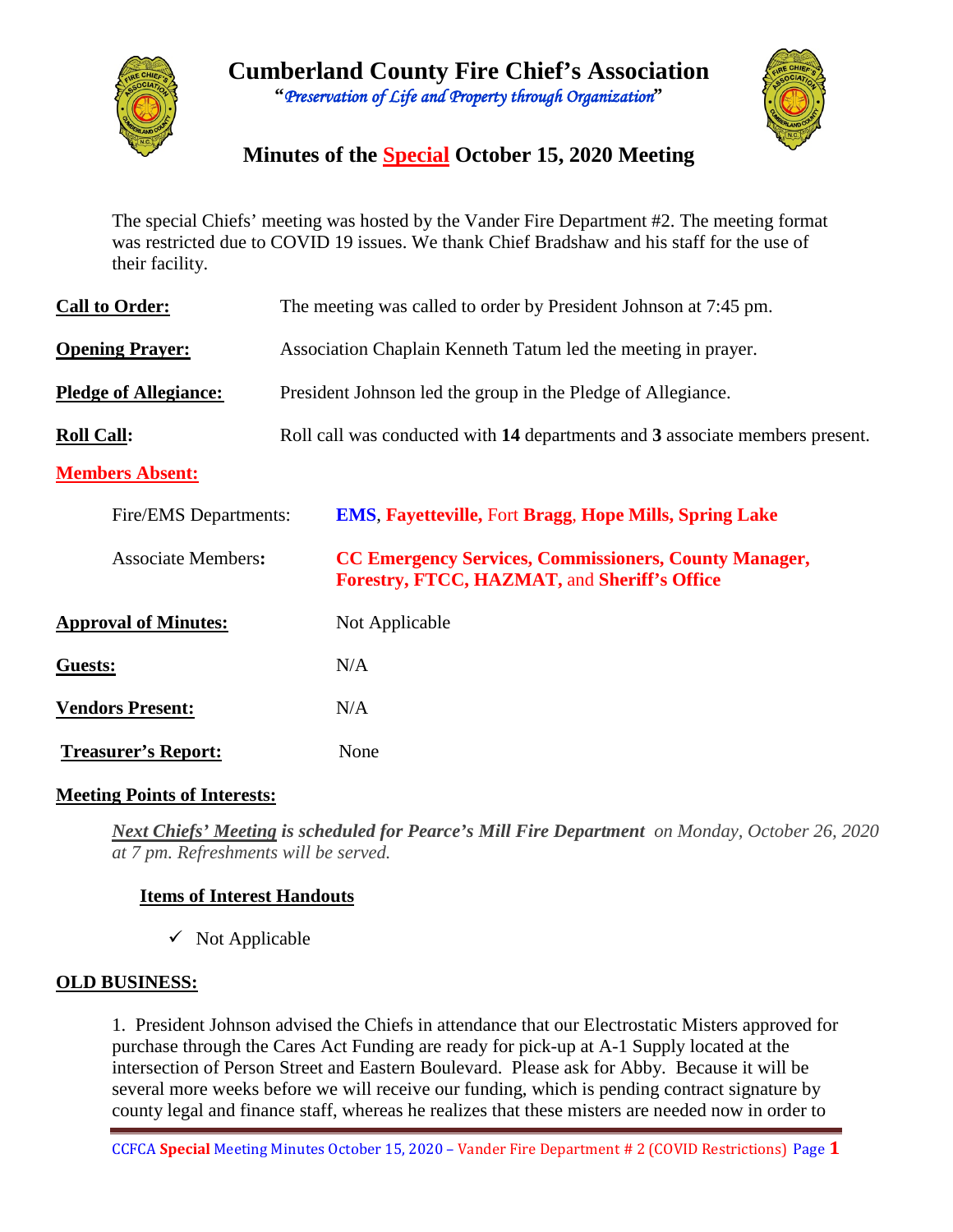address on-going COVID station and equipment sanitation requirements to pick these units up along with an invoice. Ms. Abby, the owner has agreed that we can pay her once the funds are received. Each district receives two *(2) misters per station* along with a box of sanitizing tablets per mister. Each station will be responsible for compensating A-1 Supply for the number of misters and boxes of tablets assigned. Please hold on to the receipt, whereas the receipts are required for all Cares Act Funds expenditures.

2. Discussed CARES act PPE and support funding. Chief Brock, Beaver Dam Fire Department had several sets of Fire PPE contaminated on an active COVID call. This required complete sanitation of the PPE. Expenditures associated with COVID mitigation requirements should be retained to account for the available CARES act funding justification. With the current and on-going COVID pandemic cleaning of equipment, uniforms and PPE will be on-going, therefore set up a separate tracking mechanism in order to satisfy the CARES Act Contract that we all signed.

3. Briefly discussed the additional Assistance to Firefighters Grant (AFG) COVID-19 supplemental funding opportunities currently open to all Fire and qualifying EMS agencies.

# **NEW BUSINESS:**

President Johnson thanked the attending members and advised that the special meeting was necessary, whereas decisions concerning the code plug configuration for the newly acquired phase one (1) base and mobile radios needed to be deliberated in order to move forward appropriately and configure the radios correctly the first time considering the up-coming statewide changes relating to the Time Division Multiple Access (TDMA) radio upgrades as well as other internal statewide VIPER system upgrades that will require all VIPER users to re-touch their radios. He advised that he met with Mr. Michael Hodgson, VIPER System Manager, with the North Carolina State Highway Patrol, and Technical Services Unit – VIPER in Raleigh and obtained ten (10) additional Tactical Talk Groups in order to address local system enhancements in order to address our local communication essentials. He turned the meeting over to Assistant Chief Sean Johnson who has been working with key VIPER managers about the upcoming changes and recommended enhancement.

- $\triangleright$  Assistant Chief Sean Johnson provided hand-outs with department specific recommended code plug changes that address individual fire district customization including additional Tactical (TAC) and Operations (OPS) simplex talk groups that he recommends be customized by station number and sequential. He explained the process as well as the new statewide VIPER talk group changes, which will require all users to upgrade and touch up their radios in the near future.
- $\triangleright$  He further advised that because we do not have our new TDMA portable radios and to avoid user confusion the **current** code plug will also be included on the new code plug for **continued local use** until all our new

CCFCA **Special** Meeting Minutes October 15, 2020 – Vander Fire Department # 2 (COVID Restrictions) Page **2**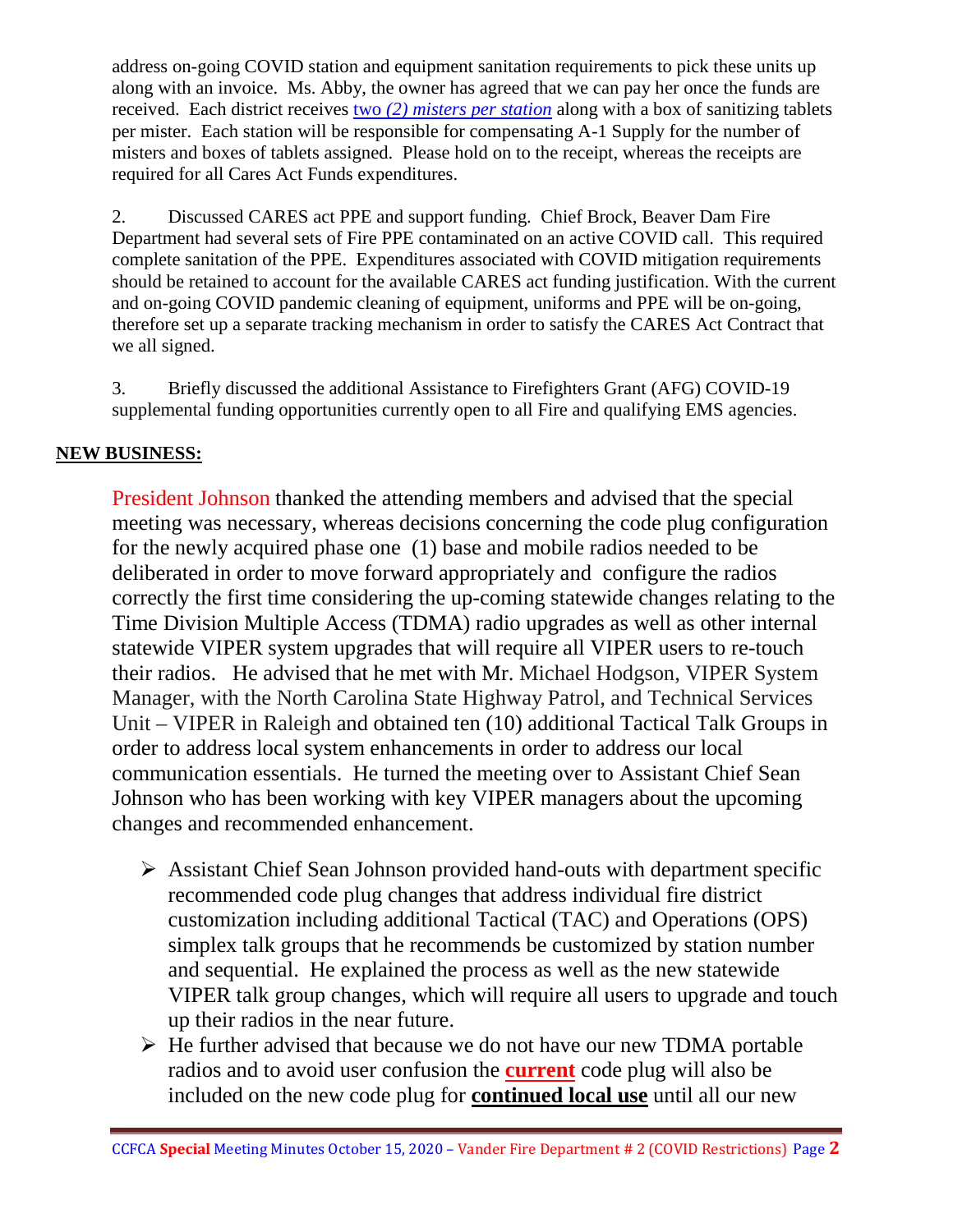portable radios are available with the enhanced code plug programs installed.

- $\triangleright$  Advised that all proposed new fire protection facilities such as Bethany VFD Station 12s approved Station Number 6, and the Spring Lake Manchester Station 11s Tactical and Ops talk groups will be included in our upgrade.
- $\triangleright$  He offered to conduct future radio user classes as requested by Station Chiefs in order to train all department members as needed.
- $\triangleright$  He asked that any Chiefs with questions, concerns or requests to contact him in order to discuss and mitigate achievable system solutions.

A discussion that included questions and answers followed. Chief Bass voiced his concern and was not in favor of upgrading the newly purchased phase one (1) base and mobile radios and instead requested that only the old and current code plug be programmed into the radios. He was concerned about his Harnett County Automatic Aid Stations as well as his members becoming confused on the radios. His proposal would require the association to touch the same radios twice, thus spending needless funds that can better be utilized for other vital projects. Assistant Chief Johnson provided solutions to all of Chief Bass's concerns, whereas all stations will continue to use the current code plugs which will be included and therefore cause no issues with any out of county automatic or mutual aid stations that currently have our talk groups programmed into their radios.

Assistant Chief Johnson also stated that we will provide all the required hex codes to all our out of county automatic and mutual aid partners for inclusion into their communications system along with ample time.

He further stated that the new code plug configuration will also be programmed into the City of Fayetteville's Durham system, thus providing redundancy should there be a systems issue or breakdown. This will allow both the City of Fayetteville as well as Cumberland County Fire Departments continuity whereas the City of Fayetteville's Durham system is also programmed into the county system.

**W**ith no further questions *Stedman Fire Chief Justin Nobles introduced a motion that the association adopt the recommendations presented by Assistant Chief Sean Johnson relating to the reconfiguration and customization of our 700/800 MHz radio VIPER system and program the new recommended and personalized fire district code plugs into the newly purchased phase one (1) radios as presented in the presentation session, while maintaining the current code plug in the system for continued use until the portable radios are acquired and introduced into the system in the near future. The MOTION was SECONDED by Fire Chief Joe Marsh and after*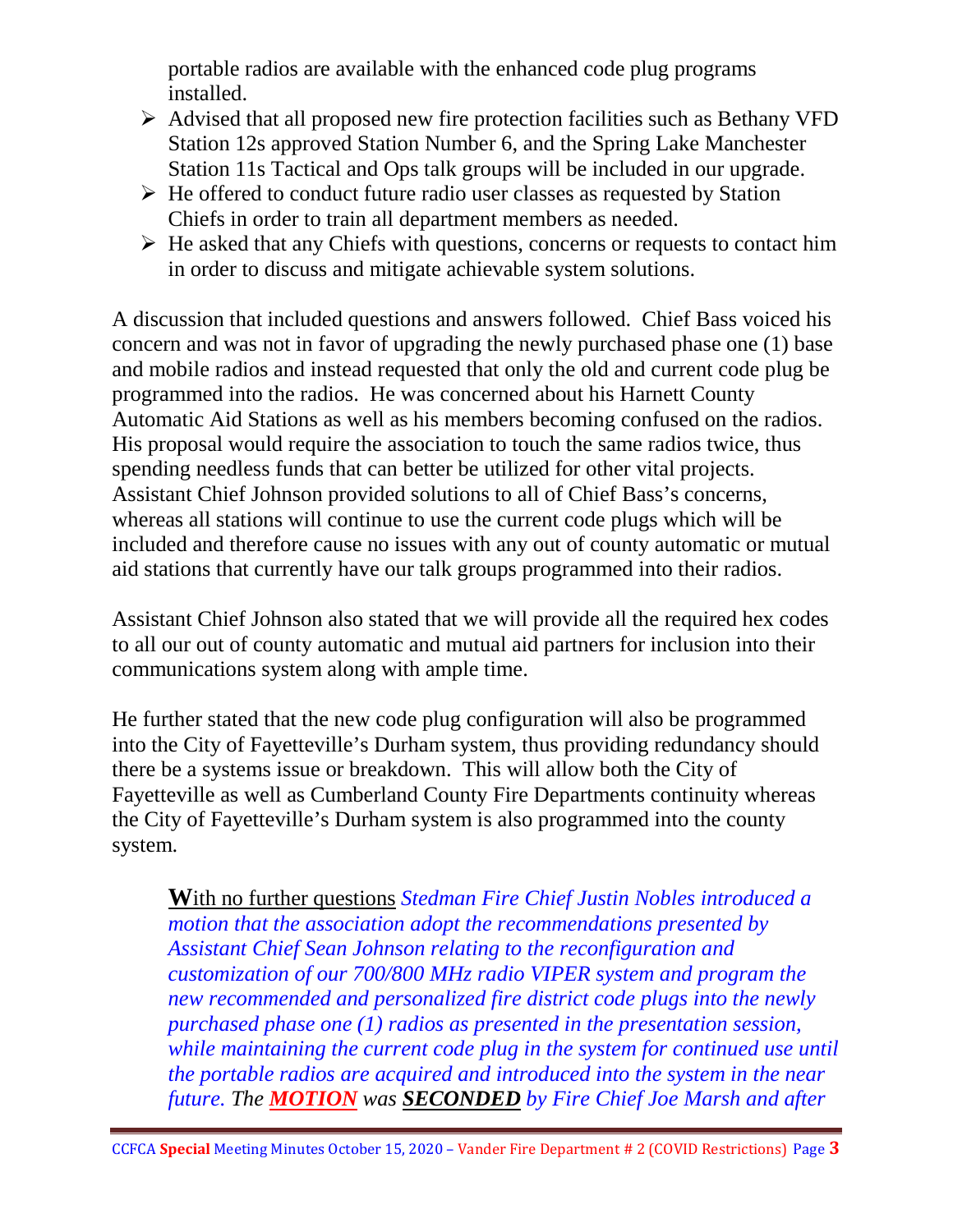*a concentrated discussion unanimously APPROVED by a roll call vote by all members PRESENT. After the motion and second was presented and during the final discussion phase Chief Bass departed the meeting prior to casting his departments vote. (See Enclosure #1)* 

President Johnson thanked the membership for attending and formulating a decision in order to move our project forward. He is slated to meet with Assistant Chief Sean Johnson and Mr. Adam Johnson, County Emergency Communications Supervisor at 8 AM tomorrow (Friday October 16, 2020) at Station 13 to go over our approved recommendations. He stated that the last time he talked with Adam; he was in full support of these future enhanced communications improvements. He will also provide Adam with a list of serial numbers for all the new radios in order to assign a VIPER ID to each radio. We will use current old radio VIPER ID's assigned to our current fleet radios and add new VIPER ID's to radios missing a VIPER ID.

**ADJOURNMENT:** A motion was made to adjourn by Chief Owen Harris and seconded by Chief Gary Brock.

The meeting was adjourned at 2130 hours.

Respectfully Submitted By:

*Freddy l. Johnson Sr. Mark A. Melvin*

Freddy L. Johnson Sr., CFO Mark A. Melvin, CFO Fire Chief / President Fire Chief / Secretary

**Enclosures – 1.** 1 – Vote Roll Call Form – New Radio Code Plug Configuration - October 15, 2020l